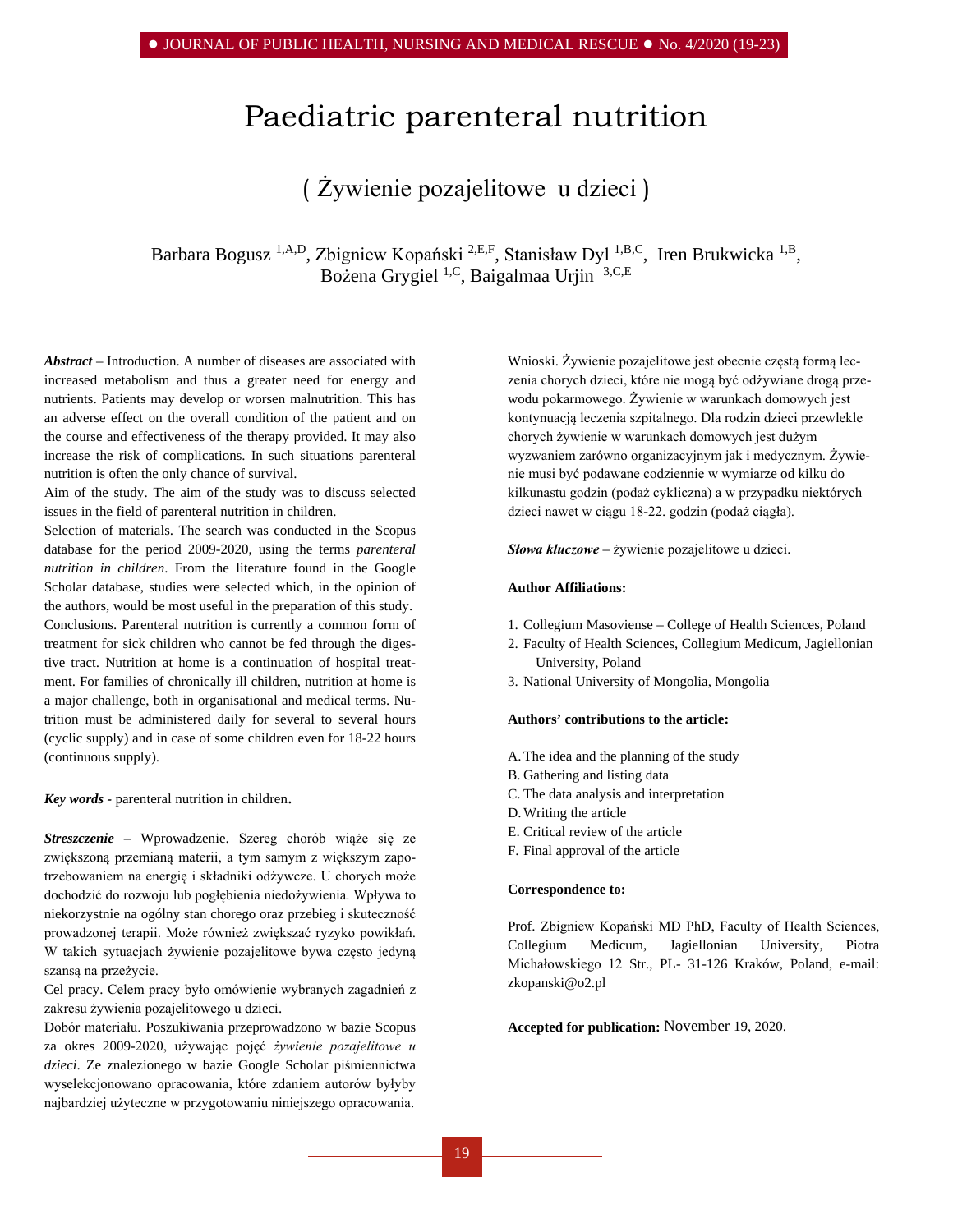## **I. DEFINITION AND DISCUSSION**

arenteral nutrition consists in providing all necessary nutrients - absorbed by the organism from the gastrointestinal tract - directly to the circulatory system, excluding the digestive tract. The individual nutrients: protein, carbohydrates, fats, electrolytes, trace elements and vitamins are mixed together in the form of solutions - nutrient mixtures. They should be as simple as possible so that they can be used by all the tissues they reach. They must be sterile due to the intravenous route of administration. Nutrition that does not contain trace elements or vitamins or one of the nutrients is called parenteral incomplete nutrition [1-5]. P

Mixtures are administered through venous catheters, which are implanted into large veins supplying blood directly to the heart (central parenteral nutrition) or through cannulas inserted into thinner peripheral veins located e.g. on upper limbs (peripheral parenteral nutrition). It may also be administered through an arterio-venous fistula produced in parenteral nutrition patients [1,2,6].

Parenteral nutrition is used in patients where gastrointestinal feeding is totally impossible or insufficient.

In these cases, all the nutrients must be supplied parenterally and then total parenteral nutrition is carried out [3,5,7].

When the digestive tract is capable of absorbing, digesting and absorbing nutrients in an amount insufficient to meet demand, then the missing part of the nutrients must be administered intravenously. This is a partial or complementary parenteral nutrition.

A number of diseases are associated with increased metabolism and thus a greater need for energy and nutrients. Patients may develop or worsen malnutrition. This has an adverse effect on the overall condition of the patient and on the course and effectiveness of the therapy provided. It may also increase the risk of complications. In such situations parenteral nutrition is often the only chance of survival. [3,5-7]

Parenteral nutrition is currently a common form of treatment for sick children who cannot be fed through the digestive tract. Nutrition at home is a continuation of hospital treatment. For families of chronically ill children, nutrition at home is a major challenge, both in organisational and medical terms. Nutrition must be administered daily for several to several hours (cyclic supply) and in the case of some children even within 18-22 hours (continuous supply) [3,4,7,8].

## **II. INDICATIONS FOR PARENTERAL NUTRITION IN CHILDREN**

In Poland domestic parenteral nutrition is currently provided for about 200 children. Out of that number, 120 to 150 children a year are under constant care of the "Monument - Children's Health Centre" Institute in Warsaw-Międzylesieu [9].

The most common causes of implementation of parenteral nutrition (total or complementary) are [2,4,10-12]:

- short bowel syndrome (about 70%);
- disorders of gastrointestinal motility and Crohn's disease (about 20%);
- Surgical procedures concerning gastrointestinal tract;
- necrotizing enteritis;
- acute pancreatitis;
- a period of radiotherapy or chemotherapy;
- extensive burns (especially in the digestive system);
- coma and vegetative state;
- congenital defects of the digestive system;
- prematurity (children whose digestive tract is not sufficiently developed);
- malnutrition and cachexia (e.g. anorexia, bulimia).

Before a patient is qualified for treatment, his or her nutritional status and need for nutrients must be assessed. It is also necessary to determine the time of nutrition and to make a choice on how to administer the nutrients.

At this stage of the procedure, the child's parents/guardians should be informed about the benefits and dangers of this treatment procedure.

Before starting treatment, a nutrition plan should also be drawn up with its objectives and the way it is to be achieved. The plan may of course change as the treatment progresses [5,6].

Children are eligible for home parenteral nutrition [2- 4,7,12]:

- in which the expected feeding time exceeds 3 months;
- in a stable overall state:
- have no other indication for hospitalization;
- having responsible parents;
- with adequate home social conditions.

Preparing a patient for home parenteral nutrition is a very complex medical procedure and requires the cooperation of the patient, his parents/guardians, doctor, nurse, pharmacist and nutritionist. It usually lasts from several weeks to several months. It requires an individual approach to each patient so that a treatment plan can be developed and monitored at the patient's home.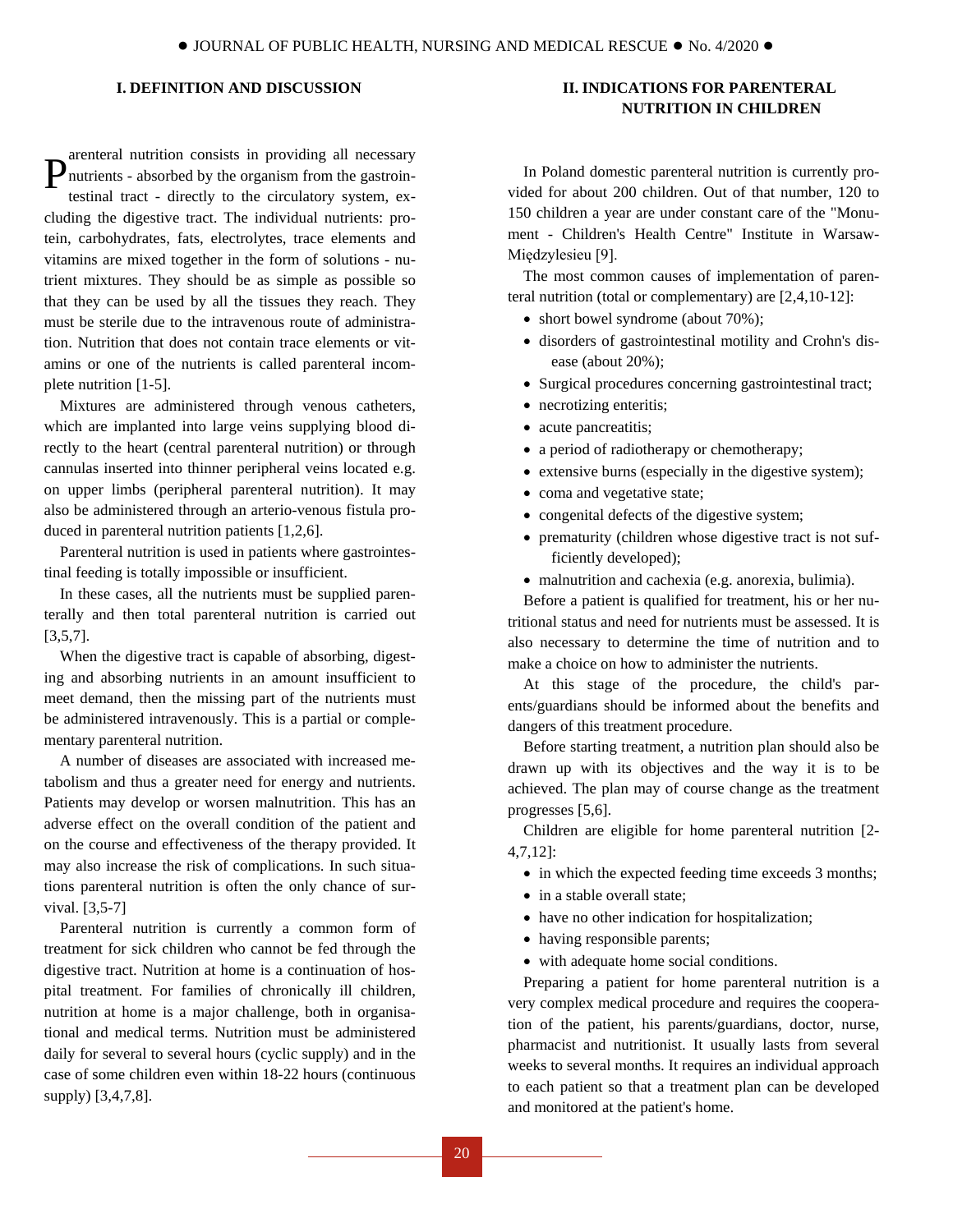Preparation in a specialist centre usually consists of several stages [13]:

- preparing the patient for home parenteral nutrition;
- clinical and metabolic stabilisation;
- the establishment of permanent vascular access;
- Establishing a home parenteral nutrition programme.

### **III. PRINCIPLES OF PARENTERAL NUTRITION**

The parenteral nutrition of children - especially newborns and infants - poses specific challenges because of the need to ensure the best possible development and growth for the young patient. It should therefore provide all the necessary macro nutrients (carbohydrates, fats and amino acids) and micro-nutrients (vitamins, trace elements and electrolytes) necessary for the proper functioning of its body [14].

Parenteral nutrition may be conducted through peripheral access to the veins of the limbs, through central access to the superior vena cava directly or with the use of longer catheters through the subclavian or internal jugular vein  $[2,4,5,10]$ .

Tunnel catheters in subcutaneous tissue or vascular ports can also be used.

The use of one of these methods depends on the expected duration of feeding [2-4]:

- up to 7 days a perimeter puncture;
- 7 days 3 weeks central puncture;
- over 3 weeks tunnel catheter or vascular port.

Access through the vascular port is considered to be most advantageous as [4,5]:

- its durability is at least several years;
- the patient is able to lead a fully active life without fear of damage to the port;
- requires the least maintenance compared to other accesses.

Currently, two main ways of parenteral nutrition are used [15]:

- multi-bottle procedure, or
- "all in one".

The multi-bottle method is based on conducting an infusion from several different bottles containing separately placed solutions of carbohydrates, proteins and fat emulsion. Due to the lack of trace elements and vitamins in the mentioned preparations, they are added separately - trace elements for carbohydrates and proteins and vitamins for fat emulsions, due to vitamins A, D, E and K present there. The infusion of amino acids and carbohydrates should be

carried out continuously around the clock, with particular emphasis on the continuity of glucose administration. Interruption of this continuity may lead to very dangerous sudden states of hypoglycaemia. In order to prevent fluctuations of glycaemia, it is recommended to use infusion pumps which enable precise control of the rate of inflow. The method of many bottles is relatively cumbersome and one of its few advantages is the possibility of flexible and easy adjustment of the nutritional mixture composition to rapidly changing patient`s needs [6].

The "all-in-one" procedure is based on connecting a patient's container with a properly prepared preparation containing the right proportions of water, carbohydrates, proteins, fat emulsion, electrolytes and vitamins. Injections are usually conducted continuously around the clock. If necessary, specific ingredients can be added to the prepared preparations, such as drugs, insulin and antibiotics or cytostats.

The 'all-in-one' method seems to be the most advantageous solution at present, as fewer disposable equipment is used. It provides a better balance, use and assimilability of nutrients [36].

There is also less risk of septic and metabolic complications than with multiple-bottle feeding. Containers with nutritional preparations are prepared in special, sterile rooms, which ensures appropriate asepsis of the supplied preparations [3,4,13].

According to the current guidelines, preparations for parenteral nutrition using the "All-In-One" method must be [3,4]:

- appropriately selected for the patient in therapeutic and pharmacological terms;
- free from all microbiological contamination and pyrogens;
- properly mixed and dosed;
- correctly labelled, stored and administered.

In home parenteral nutrition, the majority of parenteral mixtures are prepared individually for each patient - based on the assessment of their needs - in hospital pharmacies [8]. The stock of mixtures for 7 days is delivered by special transport in sealed containers. Parents are only obliged to inject preparations with short shelf life [7].

## **IV. PARENT/GUARDIAN EDUCATION AND DISCHARGE FROM THE HOSPITAL**

For several years now, the procedure of discharging a child home and continuing this treatment at home has been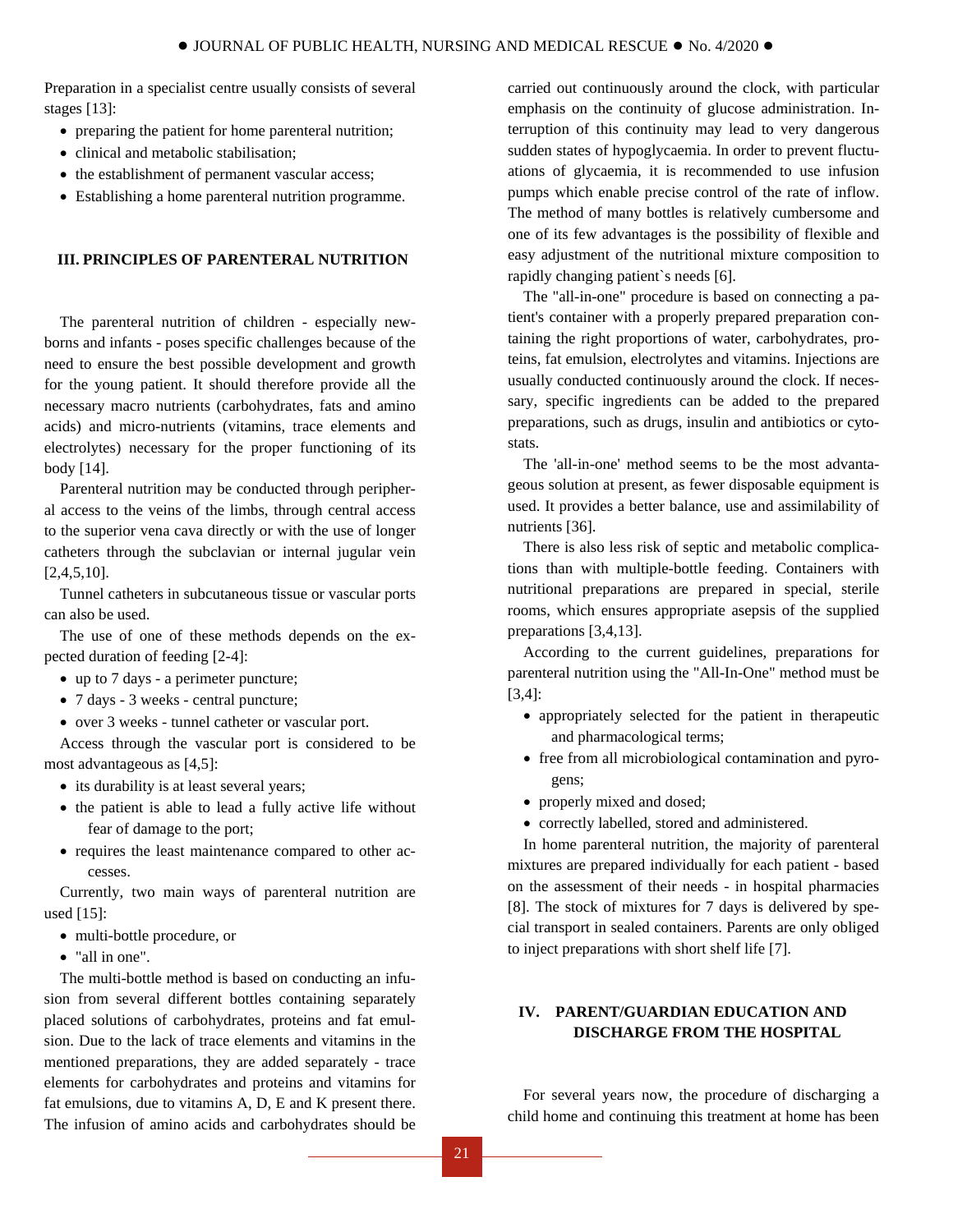used in nutritional treatment. This protects patients from the need to stay permanently in hospital, gives them the opportunity to live a normal childhood, ensures better contact with their peers and attending school in their place of residence.

The procedure of treatment in this mode requires proper medical preparation of the patient, training of parents/guardians in the issues of intravenous access, connection of devices and principles of food mixture transfusion as well as recognition of the risk and proper response to it [8].

The training of parents/guardians, closest family members and sometimes the patient himself or herself is a very important segment of the home nutritional treatment process. Each nutrition centre usually has its own training system and tries to start as early as possible. The level of education should be adapted to the intellectual and manual skills of the people being trained. Sometimes it is necessary to repeat some stages of training until they are mastered in a way that guarantees full effectiveness and safety of procedures while the patient stays at home [13].

The first steps in the parenteral nutrition programme are taken in hospital conditions. Patients, their parents or caregivers take part in specialist training, which usually includes [3-5,13]:

- techniques and principles of aseptic operation of the central catheter;
- conditions of storage of medicines and food mixture and control of their suitability;
- techniques for the aseptic preparation of the dietary mixture and the principles of mixing its components;
- operation of the infusion pump;
- observation of symptoms in terms of complications and a specific procedure;
- rules for contact with the nutrition team:
- principles of oral nutrition and medication intake;
- waste disposal rules.

The process of this training usually takes place according to an agreed arrangement:

- 1 stage theoretical training (lectures, talks, brochures, etc.);
- stage 2 exercise of practical skills (on phantom and devices);
- Stage 3 real participation in the patient's activities;
- stage 4 passing the examination and issuing a certificate.

The training is considered to be completed at the moment when the trainees are able to properly and independently perform the most important activities of this procedure, i.e.: connecting and disconnecting the food mixture, changing the dressing at the catheter exit point, rinsing the catheter and changing the plug [13].

Throughout the whole process of parenteral nutrition, especially the chronic one lasting for years, it is very important to control it properly and continuously [2,3,15].

It is associated with periodically repeated tests to assess whether the supply of ingredients is appropriate for the current treatment process. In the case of long-term nutrition, attention should be paid to the need for constant supervision of other parameters evaluating particular systems or organs of the patient. This is necessary to constantly modify the process in order to avoid complications [16]. An important component of the success of the treatment programme is also the precise cooperation of hospital nutrition team members with the patient's parents. The training of the patient and his parents/guardians is the basic principle guaranteeing the safe process of parenteral nutrition at home.

#### **V. REFERENCES**

- [1] Rampertab D.(ed.) [Encyclopedia of Human Nutrition.](https://www.sciencedirect.com/referencework/9780123848857/encyclopedia-of-human-nutrition) New York; Elsevier Ltd. All, 2013.
- [2] American Gastroenterological Association. Medical position statement: parenteral nutrition. Gastroenterology 2001; Oct,121(4): 966-9.
- [3] Sobotka L, Schneider SM, Berner YN *et al.* ESPEN Guidelines on Parenteral Nutrition: geriatrics. Clin Nutr 2009; 28 (4): 461–6.
- [4] Yaworski JA. [Total Parenteral Nutrition \(TPN\) Frequently](http://www.chp.edu/CHP/faq+about+tpn+intestine)  [Asked Questions](http://www.chp.edu/CHP/faq+about+tpn+intestine)*.* Pittsburgh; Children's Hospital of Pittsburgh, 2014.
- [5] Matysiak-Luśnia K. Standardy żywienia dojelitowego i pozajelitowego. Kraków; Scientifica, 2019.
- [6] Kłęk S, Korta T, Łyszkowska M. Podstawy żywienia klinicznego Kraków; Scientifica, 2013.
- [7] Chrzanowska K, Chrzanowski K, Kaczmarski M *i wsp.* Żywienie enteralne i parenteralne chorych dzieci w warunkach domowych. Pediatria 2012; 14(1): 20- 23.
- [8] Książyk J. Standardy leczenia żywieniowego w pediatrii. Warszawa; Wydawnictwo PZWL, 2017.
- [9] Tobota K, Popińska K, Danko M *i wsp.* Ropne zapalenie stawów w przebiegu posocznicy odcewnikowej u dzieci w programie Domowego Żywienia Pozajelitowego w Warszawie. Stand Med Pediatr 2019; 16: 253- 262.
- [10] Ciborowska H, Rudnicka A. Dietetyka Żywienie zdrowego i chorego człowieka. Warszawa; Wydawnictwo PZWL, 2014.
- [11] Chrzanowska K, Chrzanowski K, Kaczmarski M *i wsp.* Żywienie pozajelitowe – leczenie w wybranych stanach chorobowych dzieci i młodzieży. Pediatr Współcz 2012; 14(1): 21-24.
- [12] Różycka K, Jakubczyk M, Baranowski P *i wsp.* Żywienie pozajelitowe w warunkach domowych pacjentów z zaawansowaną chorobą nowotworową. Post Żyw Klin 2016; 4(41): 7-12.